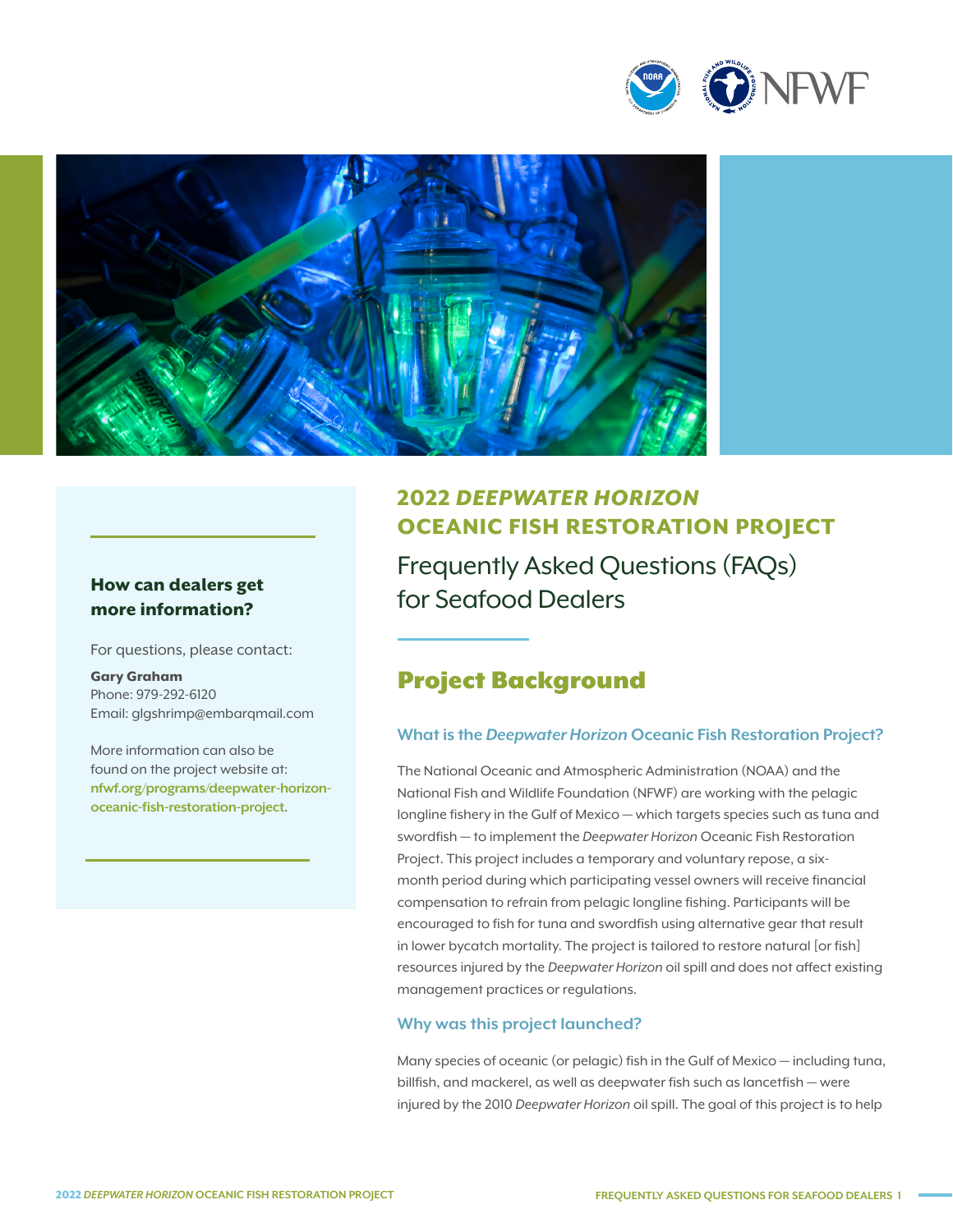restore a portion of the pelagic fish injured by the oil spill. It is funded from the early restoration funds provided by BP as part of the legal settlement for the spill. It was developed by federal and Gulf state natural resource trustees, including NOAA, according to the Oil Pollution Act (OPA) and with opportunities for public review and comment.

#### **Were previous project years successful?**

Yes, the project has been successful in achieving reduced bycatch compared to pelagic longline gear. (See more information in the subsequent question and answer.) To realize restoration benefits, the project relies on the participation of fishermen in both parts of the project – the repose and testing alternative gear.

For the 2017 project year, seven vessel owners from Louisiana participated in a four-month pelagic longline repose and fished using greenstick gear for a collective total of 280 sea-days.

In 2018 through 2021, the repose took place from January 1 through June 30. In the 2018 project year, seven vessel owners from Louisiana and three vessel owners from Florida participated in the repose. In the 2019 project year, eight vessel owners from Louisiana and two vessel owners from Florida participated in the repose. In the 2020 project year, repose participants included seven vessel owners from Louisiana and five from Florida. In the 2021 project year, seven vessel owners from Louisiana and four vessel owners from Florida participated. Participants used greenstick, buoy, and deep drop rod and reel gear for almost 500 seadays in 2018, more than 500 sea-days in 2019, and more than 650 sea-days in both 2020 and 2021. Each vessel that deployed buoy gear for the past several years has had an Exempted Fishing Permit (EFP) to allow power deployment and retrieval in order to target fish in deep water such as large swordfish during the day and tuna at night.

## **Has data shown that the project is meeting restoration goals?**

Yes. Data collected by NOAA from the 2017-2019 project years shows that the project is on track to meet restoration goals to reduce fish mortality and help restore more than 60 species of pelagic fish in the Gulf. Project results of note include:

• In total, participating vessel owners allowed approximately 23,000 individual pelagic fish (about one million pounds), including 10,600 individual tuna and swordfish, to remain in the water to grow, reproduce, and support future generations of fish.

- Although alternative gear was found to have lower catch rates than pelagic longline gear, almost 90% of all fish discarded from alternative gear were released alive.
- Fishermen can use and test alternative gear types while helping NOAA and NFWF better understand how the gear works in fisheries. According to one participant: "I am very invested in helping make alternative gear more effective for future generations of fishermen."

# Working with Dealers

#### **Will this project affect dealers?**

This project may affect some dealers but is designed to mitigate potential impacts. For example: Participation in the pelagic longline fishing repose is limited and voluntary – only a portion of the approximately 30 active vessels comprising the Gulf of Mexico pelagic longline fishing fleet will be selected to participate in any given year. This will help offset economic impacts of the repose.

Participation will take place in two separate regions in the Gulf of Mexico – one in the western Gulf (vessels with a hailing port of Louisiana, Mississippi, Alabama, and Texas) and one in the eastern Gulf (vessels with a hailing port of Florida and the Atlantic Coast).

The repose period will last from January 1 to June 30, 2022, and participating fishermen can return to regular pelagic longline fishing operations for the remainder of the year.

In addition, the majority of vessels in the fleet are not participating in the project and will fish as normal. This will help mitigate potential impacts and help ensure vessels throughout the Gulf of Mexico continue to deliver high-quality products for both domestic and international markets.

Participants are encouraged to use alternative fishing gear – greenstick, buoy, and deep drop rod and reel gear – during the repose. The option to use these multiple gears is intended to provide alternative harvest opportunities and help offset economic impacts of the repose.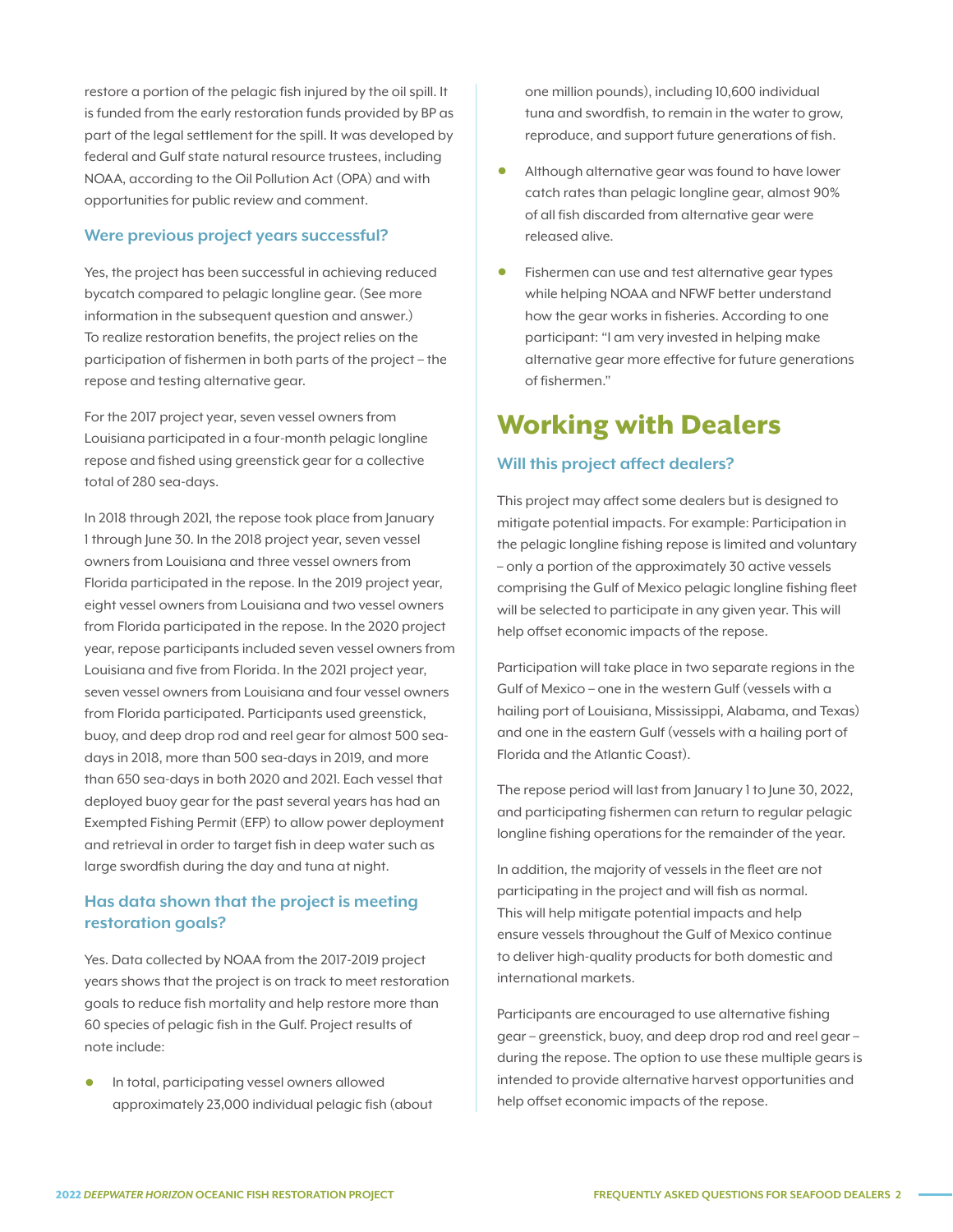# **Will potential impacts to dealers result in any changes to the project?**

NOAA and NFWF have worked directly with dealers to find additional ways to address concerns and have modified the project over the years in response to feedback, including:

- More alternative gear choices. NFWF and NOAA added more alternative gear choices to allow fishermen to continue to catch and sell fish during the repose period. Participants have the option to continue to fish during the repose period using up to two of three alternative gear types provided by the project: greenstick gear, buoy gear, and/or deep drop rod and reel gear. The addition of deep drop rod and reel gear provides participants with more options to target swordfish, and buoy gear opportunities have been expanded to include the option to harvest tuna under an EFP. The project has included these additional gear options to offer participants more flexibility to explore fishing strategies that provide alternative harvest opportunities.
- **Additional training.** NFWF and NOAA will continue to provide training and resources to participants to improve their proficiency with the alternative gear.
- Greater stakeholder engagement. NFWF and NOAA have regularly sought out, listened to, and benefited from the expertise of pelagic longline vessel owners and other members of the supply chain. Discussions with vessel owners have shaped adjustments and enhancements to the project, which have resulted in clear restoration benefits for oceanic fish in the Gulf.
- **Dealer liaison.** NFWF and NOAA have designated Gary Graham as the liaison to dealers. Mr. Graham will provide dealers with project updates and is available to answer questions from dealers. He will work to improve communications with dealers and other upmarket stakeholders.

# **Will fishing with the alternative gear affect the marketability or quality of the fish that are caught?**

Using buoy gear or deep drop rod and reel gear to catch swordfish does not result in lower quality product. While greenstick gear may yield tuna of a lesser quality, the project is exploring ways to enhance product quality. The marketability or quality of tuna caught with buoy gear in the Gulf has not yet been evaluated. NFWF and NOAA will continue to provide training and resources to participants to improve their proficiency with the alternative gear.

# Project Details

#### **Is the project permanent? How long will it run?**

No, it is not permanent. The project began in 2017 and is temporary, voluntary, and tailored to restore a portion of the fish species that were injured by the 2010 *Deepwater Horizon* oil spill. NOAA and NFWF anticipate that the 2022 repose will likely be the project's last year, although a final decision has not yet been reached. That decision will consider the level of participation needed to meet restoration goals.

#### **How did this project come about?**

Federal and state agencies are authorized under the OPA to act as trustees on behalf of the public to assess injuries to natural resources that result from an oil spill and to plan for restoration to compensate for those injuries. Under the OPA, natural resource trustees develop and implement plans for restoring natural resources under their trusteeship.

NOAA is authorized under the OPA to conduct the Natural Resources Damage Assessment process as a federal trustee and to carry out restoration efforts to implement the project. The project was included and evaluated in the *Deepwater Horizon* Final Phase IV Early Restoration Plan and Environmental Assessments, which was subject to public review and comment. In September 2015, the trustees selected this project for implementation to help restore pelagic fish injured by the spill.

The project is the first of multiple projects developed by the *Deepwater Horizon* trustees focused directly on working with fishing communities that are helping to restore fish species injured as a result of the spill. Currently and in the coming years, the trustees are launching other projects in which fishing communities may have options to participate. The settlement with BP allocated funding for restoration projects for fish and marine invertebrates, including the *Deepwater Horizon* Oceanic Fish Restoration Project. For more information, please visit: **[gulfspillrestoration.noaa.](https://www.gulfspillrestoration.noaa.gov/restoration-areas/open-ocean) [gov/restoration-areas/open-ocean](https://www.gulfspillrestoration.noaa.gov/restoration-areas/open-ocean)**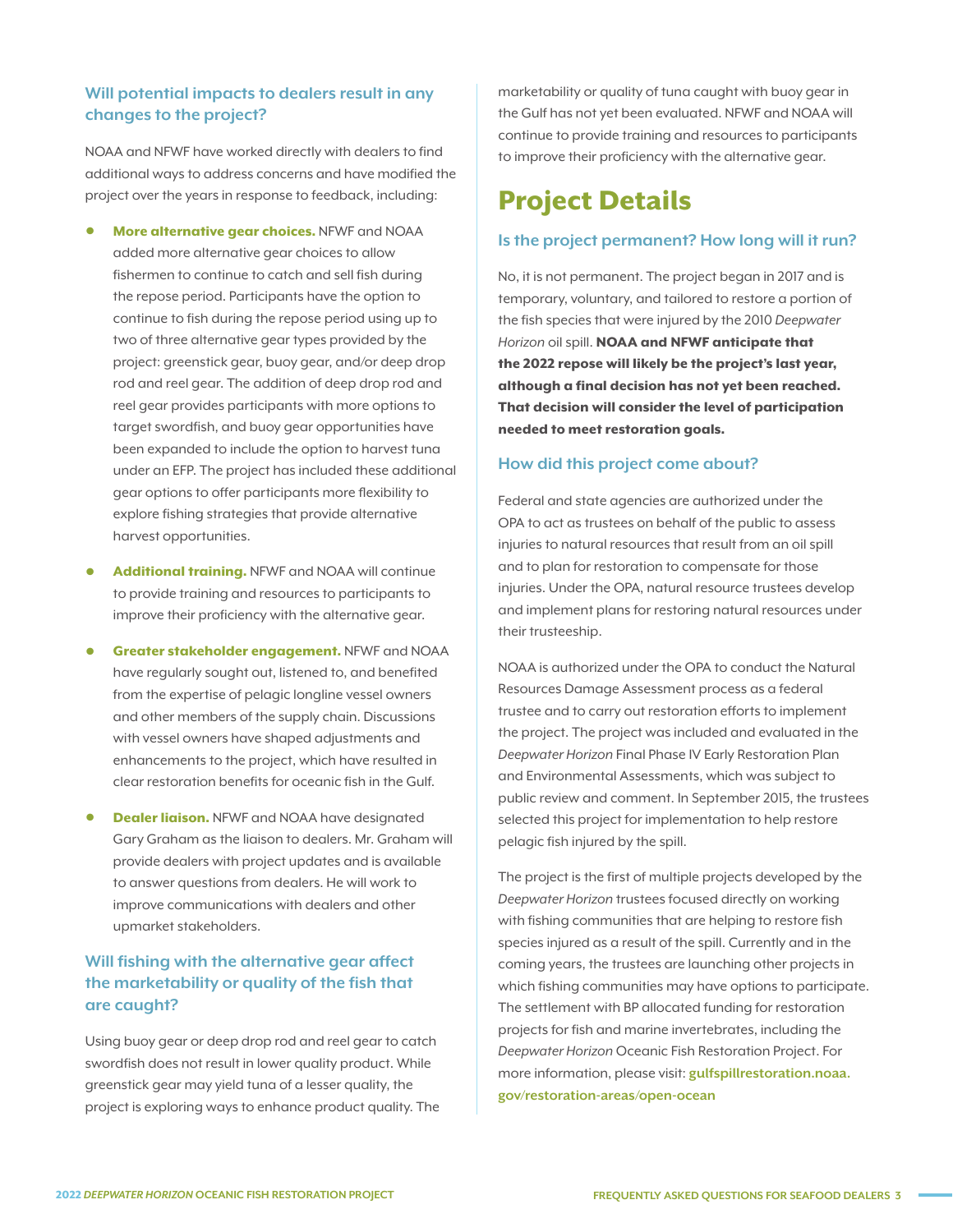#### **What impacts did the spill have on pelagic fish?**

In addition to killing fish outright, the 2010 oil spill also had detrimental effects to fish that survived the initial spill and cleanup. At various depths of Gulf of Mexico waters, scientists found toxic effects on fish, including cardiac (heart) toxicity and other developmental deformities such as a curved spine, reduced growth rates, impaired immune function, reduced swimming performance, and inhibited reproduction.

#### **What are the long-term benefits of this project?**

The project reduces fish mortality in order to allow fish to grow and reproduce, helping support healthier populations of pelagic fish injured by the spill throughout the Gulf.

#### **When does the 2022 project start?**

The repose period starts on January 1, 2022. 2021 project participants were given the option to renew their participation for the 2022 repose. All other eligible vessels owner must submit Request for Quotation forms by October 19, 2021. Quotes received by that date will be evaluated, and all interested vessel owners will be notified by early November 2021 about whether they have been selected to participate. Materials for eligible vessel owners, including the Request for Quotation form, are available in English and Vietnamese on the project website at **[nfwf.org/programs/deepwater-horizon-oceanic-fish](http://www.nfwf.org/programs/deepwater-horizon-oceanic-fish-restoration-project)[restoration-project](http://www.nfwf.org/programs/deepwater-horizon-oceanic-fish-restoration-project)**.

# **Why did the project start so long after the oil spill?**

The project was developed under the *Deepwater Horizon* early restoration framework between BP and the natural resource trustees, as part of a suite of projects for which BP agreed to provide funding before the full settlement was reached. The *Deepwater Horizon* early restoration funding approach was novel and unprecedented because it allowed projects to commence when there was agreement between BP and the trustees, but prior to finalizing the Natural Resource Damage Assessment or reaching a settlement. *Deepwater Horizon* early restoration projects commenced earlier in the restoration planning process than trustees are normally able to for most oil spills. Since the settlement was reached in 2016, the trustees have been actively planning additional restoration activities for fish and water column invertebrates. It is expected that

new project planning and implementation will continue over the duration of the 15-year settlement payout period and beyond.

#### **How did you notify the public about this project?**

The *Deepwater Horizon* trustees held public meetings on this project as part of the *Deepwater Horizon* Phase IV Early Restoration Plan and Environmental Assessments, released in draft for public review and comment in May 2015. The trustees incorporated the public feedback into the final Phase IV Early Restoration Plan and Environmental Assessments, released in September 2015. Once the Restoration Plan was finalized and BP funding for the project was available, NOAA and NFWF began outreach to the public to implement the project.

# **Are there new fishing regulations for the pelagic longline fishery in the Gulf of Mexico because of this project?**

No. The project is voluntary, temporary, and tailored to restore a portion of pelagic fish affected by the oil spill. The project does not change existing management practices or regulations. As a voluntary project, no new regulations are being issued by NOAA or any other government agency.

# Participation Details

### **Who can participate? What are the eligibility criteria for participating in the project?**

Vessel owners interested in participating in the project must be active in the Gulf of Mexico, having made at least one pelagic longline set in the Gulf over the last two years (January 1, 2019 – December 31, 2020). They must own a pelagic longline vessel that is seaworthy and operational. Participants must possess sufficient Individual Bluefin Quota (IBQ) allocation to make a pelagic longline set in the Gulf of Mexico. They must also possess all three valid limited access permits necessary to engage in pelagic longline fishing in the Gulf of Mexico:

- 1. a directed or incidental swordfish permit,
- 2. a directed or incidental shark permit, and
- **3.** an Atlantic Tuna Longline category permit.